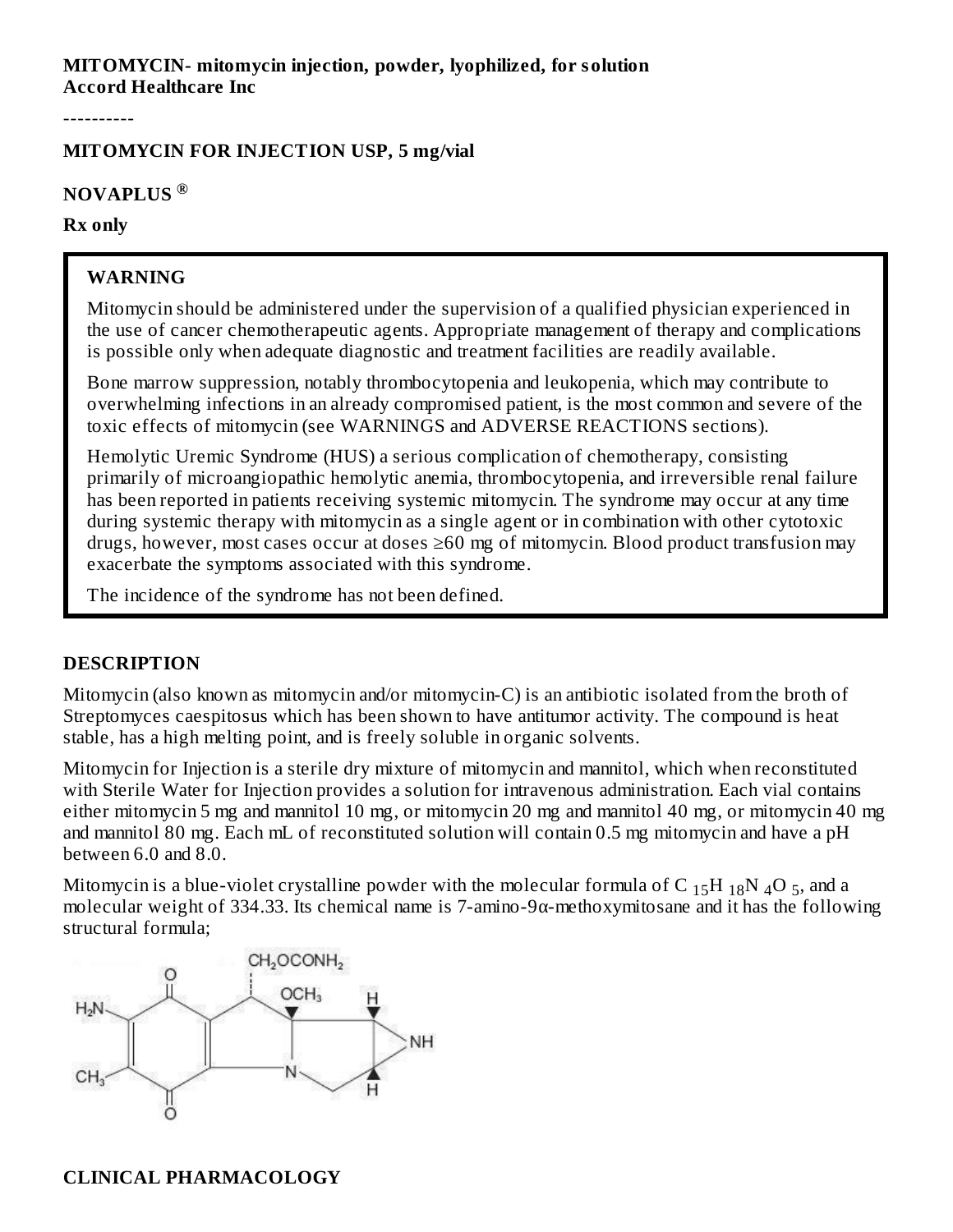Mitomycin selectively inhibits the synthesis of deoxyribonucleic acid (DNA). The guanine and cytosine content correlates with the degree of mitomycin-induced cross-linking. At high concentrations of the drug, cellular RNA and protein synthesis are also suppressed.

In humans, mitomycin is rapidly cleared from the serum after intravenous administration. Time required to reduce the serum concentration by 50% after a 30 mg bolus injection is 17 minutes. After injection of 30 mg, 20 mg, or 10 mg I.V., the maximal serum concentrations were 2.4 mcg/mL, 1.7 mcg/mL, and 0.52 mcg/mL, respectively. Clearance is effected primarily by metabolism in the liver, but metabolism occurs in other tissues as well. The rate of clearance is inversely proportional to the maximal serum concentration because, it is thought, of saturation of the degradative pathways.

Approximately 10% of a dose of mitomycin is excreted unchanged in the urine. Since metabolic pathways are saturated at relatively low doses, the percent of a dose excreted in urine increases with increasing dose. In children, excretion of intravenously administered mitomycin is similar.

#### **Animal Toxicology**

Mitomycin has been found to be carcinogenic in rats and mice. At doses approximating the recommended clinical dose in man, it produces a greater than 100 percent increase in tumor incidence in male Sprague-Dawley rats, and a greater than 50 percent increase in tumor incidence in female Swiss mice.

## **INDICATIONS AND USAGE**

Mitomycin for Injection is not recommended as single-agent, primary therapy. It has been shown to be useful in the therapy of disseminated adenocarcinoma of the stomach or pancreas in proven combinations with other approved chemotherapeutic agents and as palliative treatment when other modalities have failed. Mitomycin is not recommended to replace appropriate surgery and/or radiotherapy.

## **CONTRAINDICATIONS**

Mitomycin is contraindicated in patients who have demonstrated a hypersensitive or idiosyncratic reaction to it in the past.

Mitomycin is contraindicated in patients with thrombocytopenia, coagulation disorder, or an increase in bleeding tendency due to other causes.

## **WARNINGS**

Patients being treated with mitomycin must be observed carefully and frequently during and after therapy.

The use of mitomycin results in a high incidence of bone marrow suppression, particularly thrombocytopenia and leukopenia. Therefore, the following studies should be obtained repeatedly during therapy and for at least eight weeks following therapy: platelet count, white blood cell count, differential, and hemoglobin. The occurrence of a platelet count below  $100,000/\text{mm}^3$  or a WBC below 4,000/mm<sup>3</sup> or a progressive decline in either is an indication to withhold further therapy until blood counts have recovered above these levels.

Patients should be advised of the potential toxicity of this drug, particularly bone marrow suppression. Deaths have been reported due to septicemia as a result of leukopenia due to the drug.

Patients receiving mitomycin should be observed for evidence of renal toxicity. Mitomycin should not be given to patients with a serum creatinine greater than 1.7 mg percent.

#### **Usage in Pregnancy**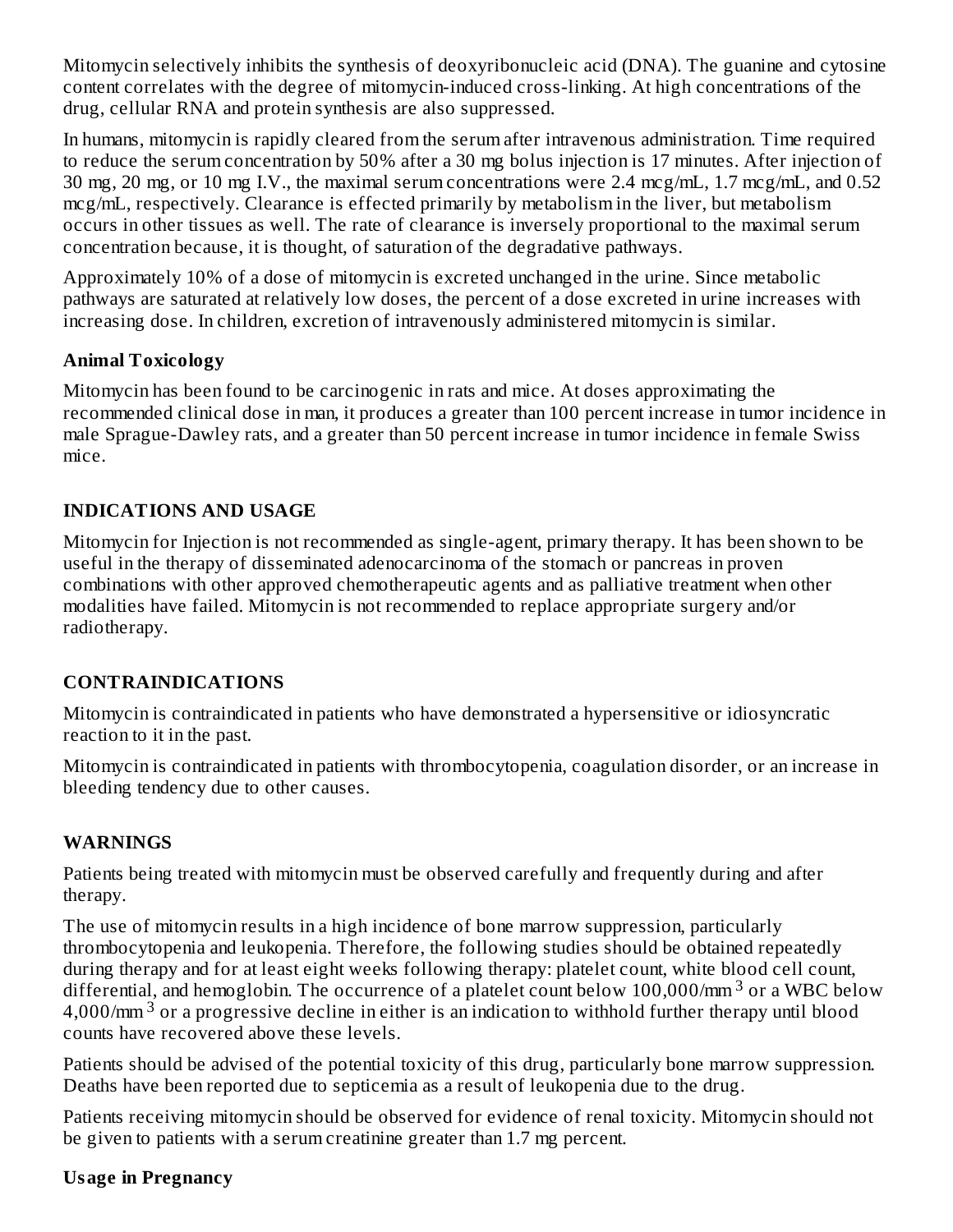Safe use of mitomycin in pregnant women has not been established. Teratological changes have been noted in animal studies. The effect of mitomycin on fertility is unknown.

## **PRECAUTIONS**

Acute shortness of breath and severe bronchospasm have been reported following the administration of vinca alkaloids in patients who had previously or simultaneously received mitomycin. The onset of this acute respiratory distress occurred within minutes to hours after the vinca alkaloid injection. The total number of doses for each drug has varied considerably. Bronchodilators, steroids and/or oxygen have produced symptomatic relief.

A few cases of adult respiratory distress syndrome have been reported in patients receiving mitomycin in combination with other chemotherapy and maintained at FlO  $_2$  concentrations greater than 50% perioperatively. Therefore, caution should be exercised using only enough oxygen to provide adequate arterial saturation since oxygen itself is toxic to the lungs. Careful attention should be paid to fluid balance and overhydration should be avoided.

Bladder fibrosis/contraction has been reported with intravesical administration (not an approved route of administration), which in rare cases has required cystectomy.

#### **Nursing Mothers**

It is not known if mitomycin is excreted in human milk. Because many drugs are excreted in human milk and because of the potential for serious adverse reactions in nursing infants from mitomycin, it is recommended that nursing be discontinued when receiving mitomycin therapy.

## **Pediatric Us e**

Safety and effectiveness in pediatric patients have not been established.

## **Geriatric Us e**

Insufficient data from clinical studies of mitomycin are available for patients 65 years of age and older to determine whether they respond differently than younger patients. Postmarketing surveillance suggests that elderly patients may be more susceptible than younger patients to injection site reactions (see ADVERSE REACTIONS: Integument and Mucous Membrane Toxicity) and hypersensitivity reactions. In general, caution should be exercised when prescribing to elderly patients, reflecting the greater frequency of decreased hepatic, renal, or cardiac function, and of concomitant disease or other drug therapy.

# **ADVERSE REACTIONS**

## **Bone Marrow Toxicity**

This was the most common and most serious toxicity, occurring in 605 of 937 patients (64.4%). Thrombocytopenia and/or leukopenia may occur anytime within 8 weeks after onset of therapy with an average time of 4 weeks. Recovery after cessation of therapy was within 10 weeks. About 25% of the leukopenic or thrombocytopenic episodes did not recover. Mitomycin produces cumulative myelosuppression.

## **Integument and Mucous Membrane Toxicity**

This has occurred in approximately 4% of patients treated with mitomycin. Cellulitis at the injection site has been reported and is occasionally severe. Stomatitis and alopecia also occur frequently. Rashes are rarely reported. The most important dermatological problem with this drug, however, is the necrosis and consequent sloughing of tissue which results if the drug is extravasated during injection.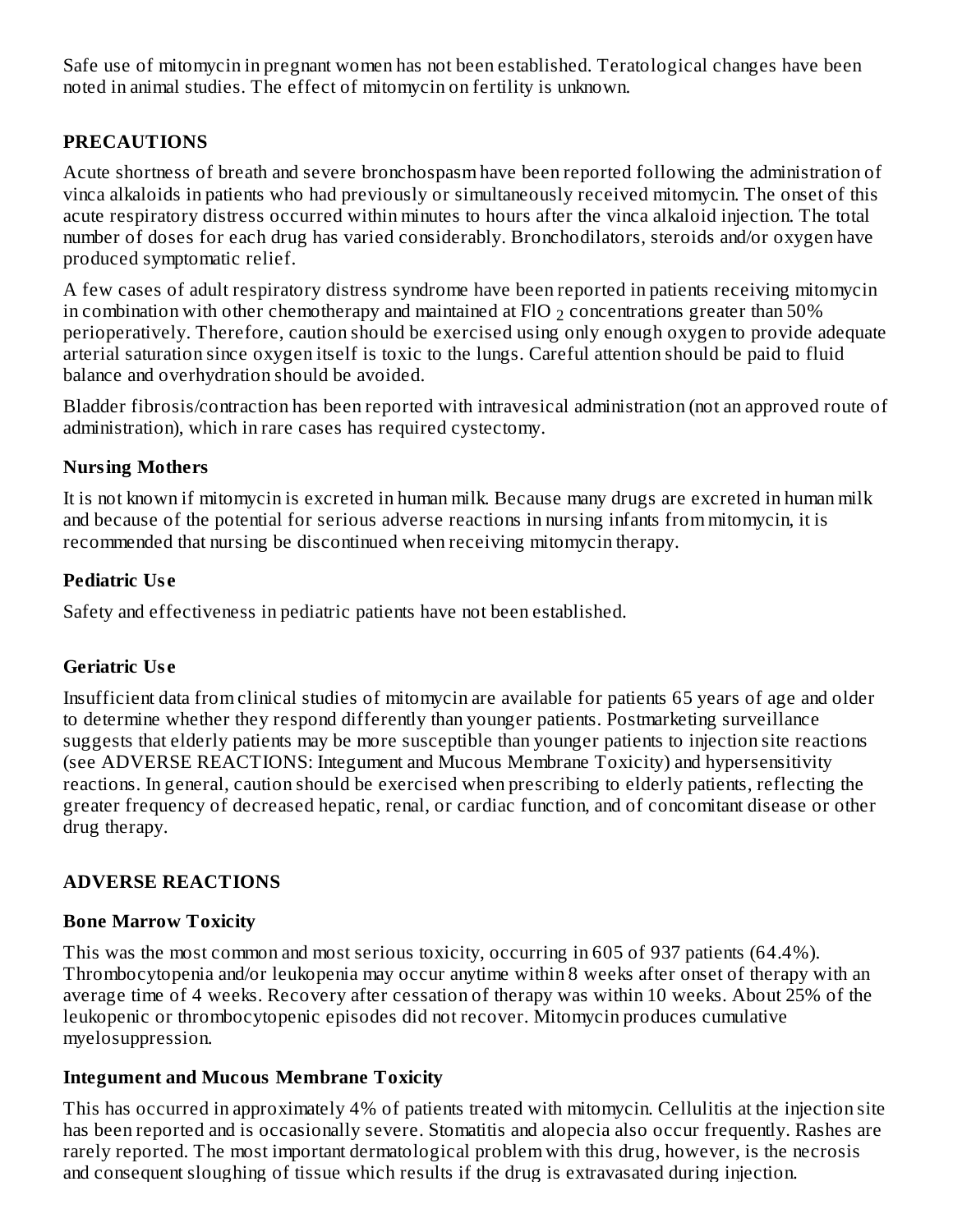Extravasation may occur with or without an accompanying stinging or burning sensation and even if there is adequate blood return when the injection needle is aspirated. There have been reports of delayed erythema and/or ulceration occurring either at or distant from the injection site, weeks to months after Mitomycin for Injection USP, even when no obvious evidence of extravasation was observed during administration. Skin grafting has been required in some of the cases. Elderly patients may be more susceptible than younger patients to injection site reactions (see **PRECAUTIONS: Geriatric Us e**).

# **Renal Toxicity**

2% of 1,281 patients demonstrated a statistically significant rise in creatinine. There appeared to be no correlation between total dose administered or duration of therapy and the degree of renal impairment.

# **Pulmonary Toxicity**

This has occurred infrequently but can be severe and may be life-threatening. Dyspnea with a nonproductive cough and radiographic evidence of pulmonary infiltrates may be indicative of mitomycin-induced pulmonary toxicity. If other etiologies are eliminated, mitomycin therapy should be discontinued. Steroids have been employed as treatment of this toxicity, but the therapeutic value has not been determined. A few cases of adult respiratory distress syndrome have been reported in patients receiving mitomycin in combination with other chemotherapy and maintained at FlO  $_2$  concentrations greater than 50% perioperatively.

# **Hemolytic Uremic Syndrome (HUS)**

This serious complication of chemotherapy, consisting primarily of microangiopathic hemolytic anemia (hematocrit ≤25%), thrombocytopenia (≤100,000/mm <sup>3</sup>), and irreversible renal failure (serum creatinine ≥1.6 mg/dL) has been reported in patients receiving systemic mitomycin. Microangiopathic hemolysis with fragmented red blood cells on peripheral blood smears has occurred in 98% of patients with the syndrome. Other less frequent complications of the syndrome may include pulmonary edema (65%), neurologic abnormalities (16%), and hypertension. Exacerbation of the symptoms associated with HUS has been reported in some patients receiving blood product transfusions. A high mortality rate (52%) has been associated with this syndrome.

The syndrome may occur at any time during systemic therapy with mitomycin as a single agent or in combination with other cytotoxic drugs. Less frequently, HUS has also been reported in patients receiving combinations of cytotoxic drugs not including mitomycin. Of 83 patients studied, 72 developed the syndrome at total doses exceeding 60 mg of mitomycin. Consequently, patients receiving ≥60 mg of mitomycin should be monitored closely for unexplained anemia with fragmented cells on peripheral blood smear, thrombocytopenia, and decreased renal function.

The incidence of the syndrome has not been defined.

Therapy for the syndrome is investigational.

# **Cardiac Toxicity**

Congestive heart failure, often treated effectively with diuretics and cardiac glycosides, has rarely been reported. Almost all patients who experienced this side effect had received prior doxorubicin therapy.

**Acute Side Effects Due to Mitomycin** were fever, anorexia, nausea, and vomiting. They occurred in about 14% of 1,281 patients.

## **Other**

Headache, blurring of vision, confusion, drowsiness, syncope, fatigue, edema, thrombophlebitis, hematemesis, diarrhea, and pain. These did not appear to be dose related and were not unequivocally drug related. They may have been due to the primary or metastatic disease processes. Malaise and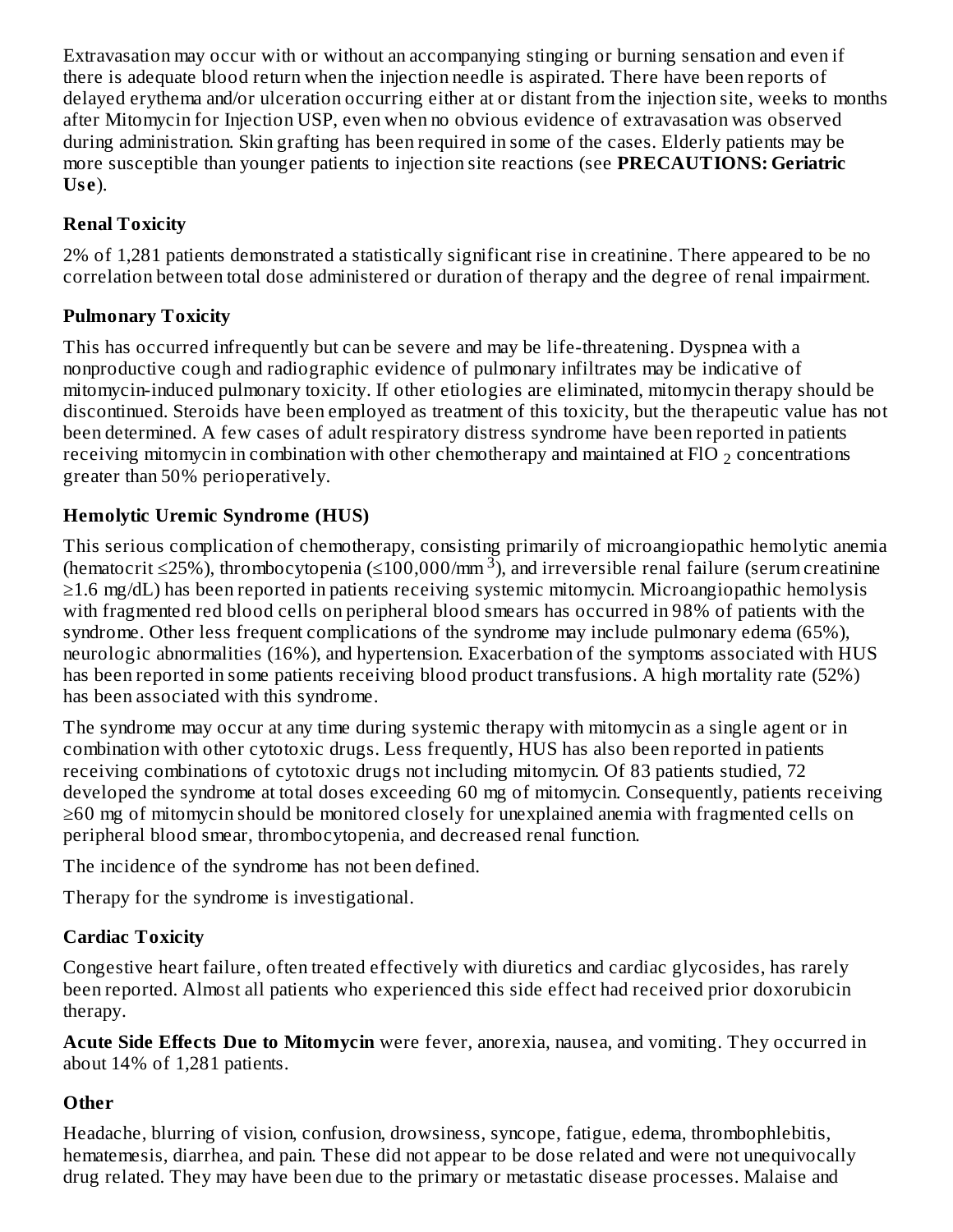asthenia have been reported as part of postmarketing surveillance. Bladder fibrosis/contraction has been reported with intravesical administration (see PRECAUTIONS).

# **DOSAGE AND ADMINISTRATION**

Parenteral drug products should be inspected visually for particulate matter and discoloration prior to administration whenever solution and container permit.

Mitomycin should be given intravenously only, using care to avoid extravasation of the compound. If extravasation occurs, cellulitis, ulceration, and slough may result.

Each vial contains mitomycin 5 mg and mannitol 10 mg. To administer, add Sterile Water for Injection, 10 mL. Shake to dissolve. If product does not dissolve immediately, allow to stand at room temperature until solution is obtained.

After full hematological recovery (see guide to dosage adjustment) from any previous chemotherapy, the following dosage schedule may be used at 6 to 8 week intervals:

20 mg/m<sup>2</sup> intravenously as a single dose via a functioning intravenous catheter.

Because of cumulative myelosuppression, patients should be fully reevaluated after each course of mitomycin, and the dose reduced if the patient has experienced any toxicities. Doses greater than 20  $mg/m<sup>2</sup>$  have not been shown to be more effective, and are more toxic than lower doses.

The following schedule is suggested as a guide to dosage adjustment:

| <b>Nadir After Prior Dose</b> |                  |                                                                 |
|-------------------------------|------------------|-----------------------------------------------------------------|
| Leukocytes/mm <sup>3</sup>    | Platelets/mm $3$ | <b>Percentage of</b><br><b>Prior Dose</b><br><b>To Be Given</b> |
| >4000                         | >100,000         | 100%                                                            |
| 3000-3999                     | 75,000-99,999    | 100%                                                            |
| 2000-2999                     | 25,000-74,999    | 70%                                                             |
| $2000$                        | $<$ 25,000       | 50%                                                             |

No repeat dosage should be given until leukocyte count has returned to 4000/mm  $^3$  and a platelet count to  $100,000/\text{mm}^3$ .

When mitomycin is used in combination with other myelosuppressive agents, the doses should be adjusted accordingly. If the disease continues to progress after two courses of mitomycin, the drug should be stopped since chances of response are minimal.

## **STABILITY**

- 1. **Unreconstituted** mitomycin stored at room temperature is stable for the lot life indicated on the package. Avoid excessive heat (over 40°C, 104°F).
- 2. **Reconstituted** with Sterile Water for Injection to a concentration of 0.5 mg per mL, mitomycin is stable for 14 days refrigerated or 7 days at room temperature.
- 3. **Diluted**in various I.V. fluids at room temperature, to a concentration of 20 to 40 micrograms per mL:

| <b>I.V. Fluid</b>              | <b>Stability</b> |
|--------------------------------|------------------|
| 0.9% Sodium Chloride Injection | 12 hours         |
| Sodium Lactate Injection       | 24 hours         |

4. The combination of mitomycin (5 mg to 15 mg) and heparin (1,000 units to 10,000 units) in 30 mL of 0.9% Sodium Chloride Injection is stable for 48 hours at room temperature.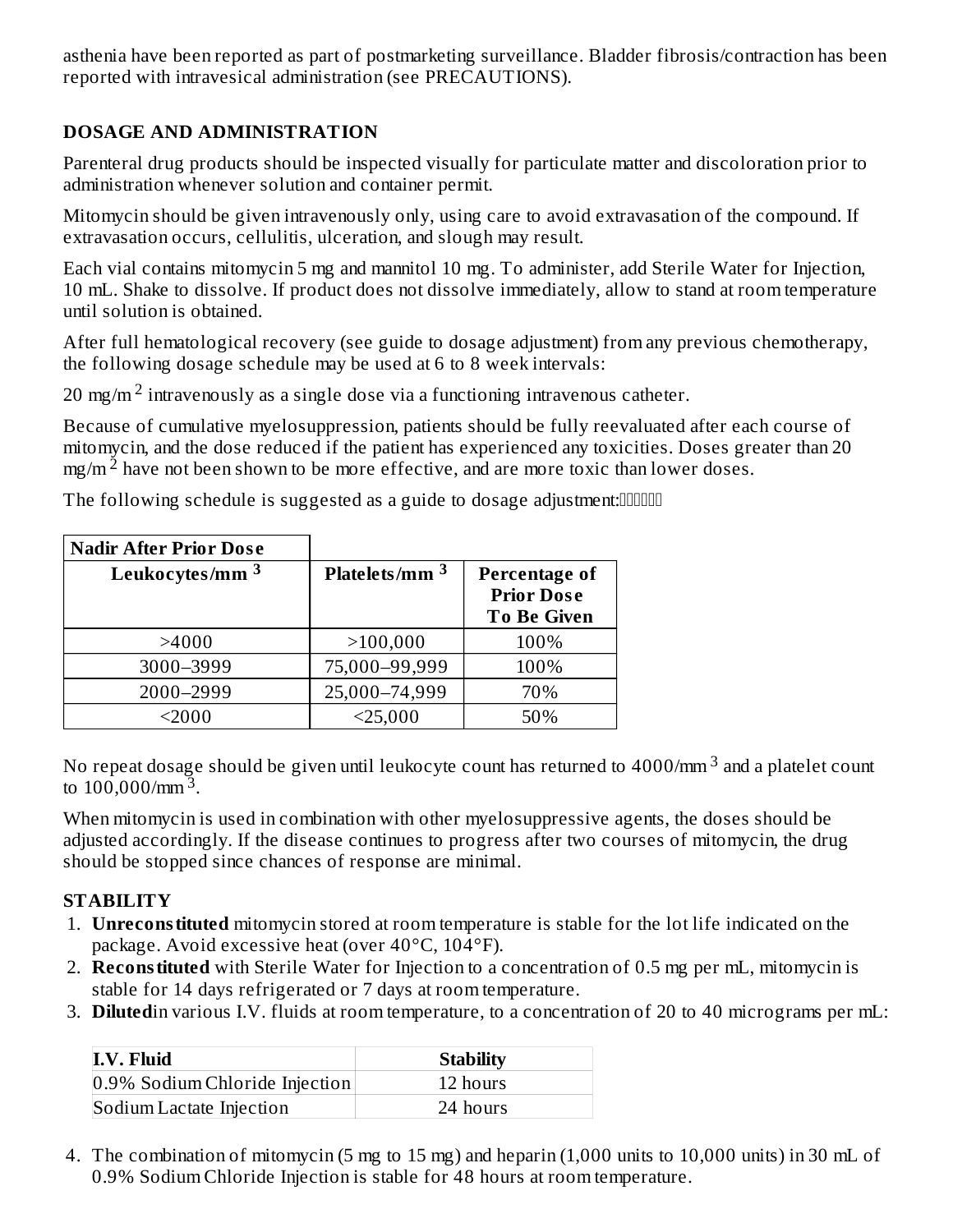**Procedures for proper handling and disposal** of anticancer drugs should be considered. Several guidelines on this subject have been published.  $1-8$  There is no general agreement that all of the procedures recommended in the guidelines are necessary or appropriate.

#### **HOW SUPPLIED**

Mitomycin for Injection USP

NDC 16729-246-05—Each amber vial contains 5 mg mitomycin, individually packed in single carton.

**Storage:** Store dry powder at 25°C, excursion permitted between 15°C and 30°C, protected from light. Avoid excessive heat, over 40 °C (104° F). Protect reconstituted solution from light. Store solution under refrigeration  $2^{\circ}$  to 8  $^{\circ}$ C (36 $^{\circ}$  to 46 $^{\circ}$ F), discard after 14 days. If unrefrigerated, discard after 7 days.

#### **References**

- 1. ONS Clinical Practice Committee. Cancer Chemotherapy Guidelines and Recommendations for Practice Pittsburgh, PA: Oncology Nursing Society; 1999:32-41.
- 2. Recommendations for the safe handling of parenteral antineoplastic drugs. Washington, DC: Division of Safety, National Institutes of Health; 1983. US Dept of Health and Human Services, Public Health Service publication NIH 83-2621.
- 3. AMA Council on Scientific Affairs. Guidelines for handling parenteral antineoplastics. JAMA. 1985;253:1590-1591.
- 4. National Study Commission on Cytotoxic Exposure. Recommendations for handling cytotoxic agents. 1987. Available from Louis P. Jeffrey, Chairman, National Study Commission on Cytotoxic Exposure. Massachusetts College of Pharmacy and Allied Health Sciences, 179 Longwood Avenue, Boston, MA 02115.
- 5. Clinical Oncological Society of Australia. Guidelines and recommendations for safe handling of antineoplastic agents. Med J Australia. 1983;1:426-428.
- 6. Jones RB, Frank R, Mass T. Safe handling of chemotherapeutic agents: a report from the Mount Sinai Medical Center. CA-A Cancer J for Clin. 1983;33:258-263.
- 7. American Society of Hospital Pharmacists. ASHP technical assistance bulletin on handling cytotoxic and hazardous drugs. Am J Hosp Pharm. 1990;47:1033-1049.
- 8. Controlling Occupational Exposure to Hazardous Drugs. (OSHA Work-Practice Guidelines.). Am J Health SystPharm. 1996;53:1669-1685.

Distributed by

Accord Healthcare, Inc.,

Durham, NC 27703,

Novation and NOVAPLUS are registered trademarks of Novation, LLC.

Mfd. by:

Intas Pharmaceuticals Limited,

Ahmedabad - 382 210, INDIA.

NOVAPLUS ®

10 5066 0 641111

## **CARTON LABEL**

**NDC 16729-246-05**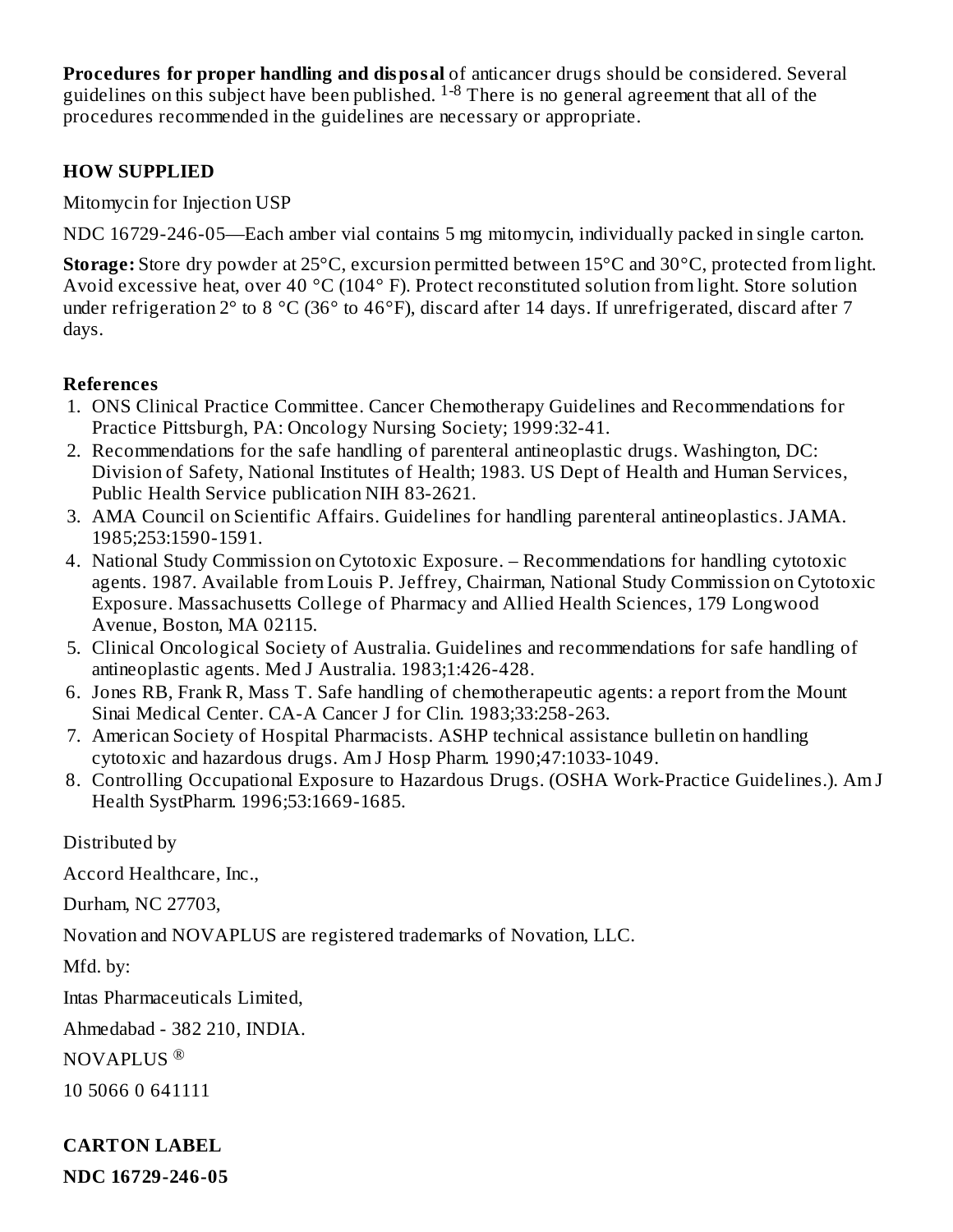# **Mitomycin for Injection USP 5 mg Rx only NOVAPLUS ®**



# **MITOMYCIN**

mitomycin injection, powder, lyophilized, for solution